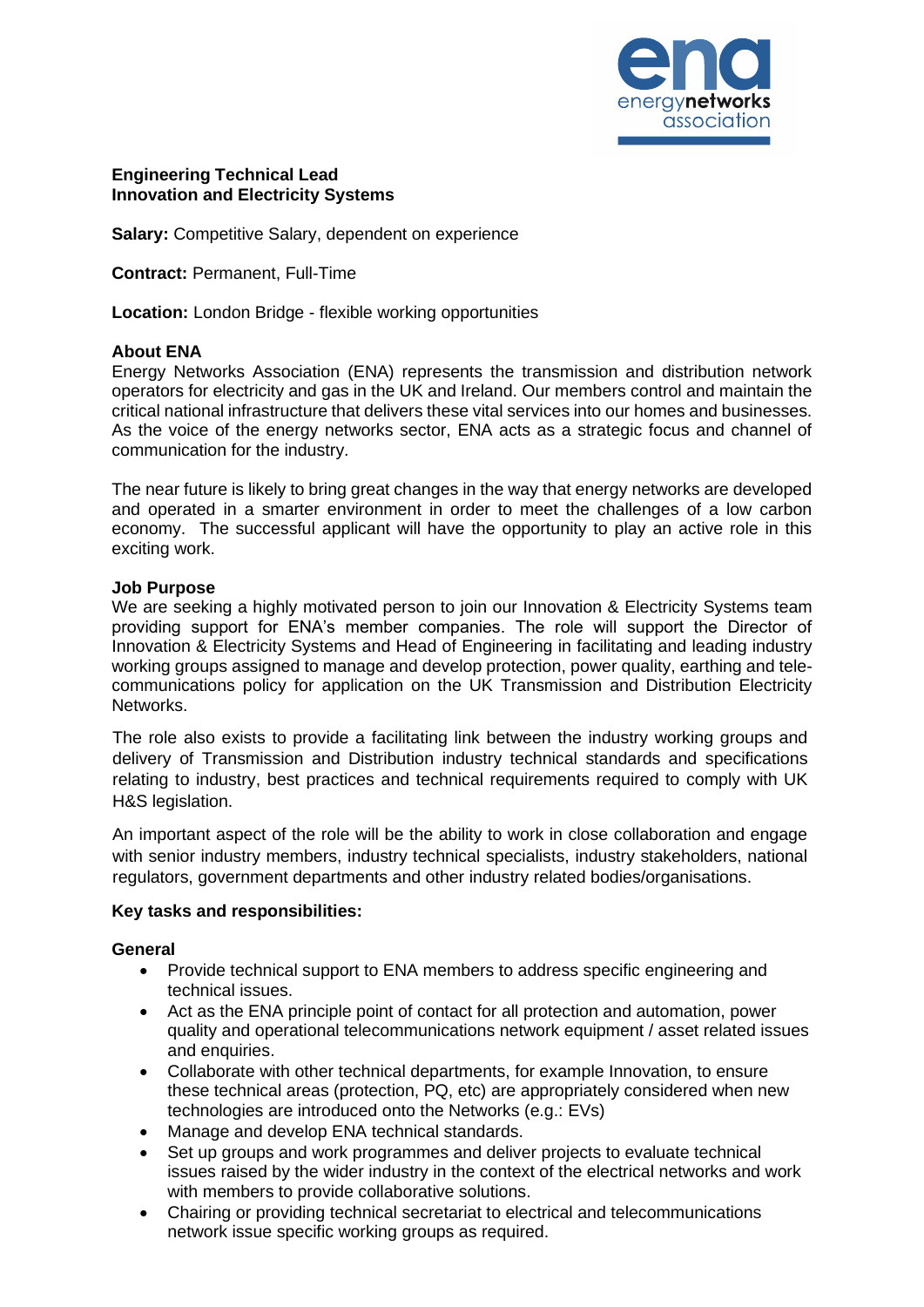• Represent the electricity network industry at national and international meetings and workshops.

# **Strategic Telecommunications**

- Co-ordinate Strategic Telecommunications Group (STG) work programme and outputs including technical development of operational telecommunications networks and spectrum use strategy, with support from Resilience Lead for resilience related issues.
- Work with government, regulator and stakeholders to understand the interdependencies between power and telecommunications networks.
- Develop documentation to support lobbying positions on changes impacting operational telecommunications networks.

## **Cyber Security**

- To support the ENA Cyber Security Task Group and ENA member companies in managing the administrative, engineering and technical aspects of cyber security issues arising from the development and deployment of extensive ICT infrastructure.
- Work with government departments (BEIS, NCSC) to develop and publish industry guidance and policy.

## **Earthing**

• To support the ENA Earthing Coordination Group (ECG) and other industry stakeholders by facilitating ECG projects, managing engineering and technical aspects of their legal and licence obligations in the area of power system earthing.

## **Power Quality**

- To support the ENA Power Quality (PQ) and Electro-Magnetic Compatibility (EMC) workgroup in its aim of actively assisting Member Companies in managing the engineering and technical aspects of their legal and licence obligations in the areas of PQ and EMC.
- Actively review and develop potential changes to UK statutory voltages.
- Identify developments in the areas of PQ and EMC that could potentially impact on Member Companies.
- Report and provide assistance to the PQ and EMC workgroup as required in the areas of PQ and EMC.

## **Street Works**

• To support the ENA Street Works Group in managing street works and Traffic Management Act issues while promoting external awareness of street works issues in support of ENA member companies.

## **Person specification**

## *Essential criteria:*

- Degree qualification in Electrical Engineering or other relevant Engineering degree with transferable skills
- Experience of operational communications and communications resilience including an understanding of cyber-security and its application to energy networks.
- Experience of transmission and distribution network protection and earthing systems
- Strong organisational skills and takes responsibility for developing and delivering expected outcomes on time and to standard
- Effective communicator, both orally and in writing including ability to draft papers, reports and industry responses.